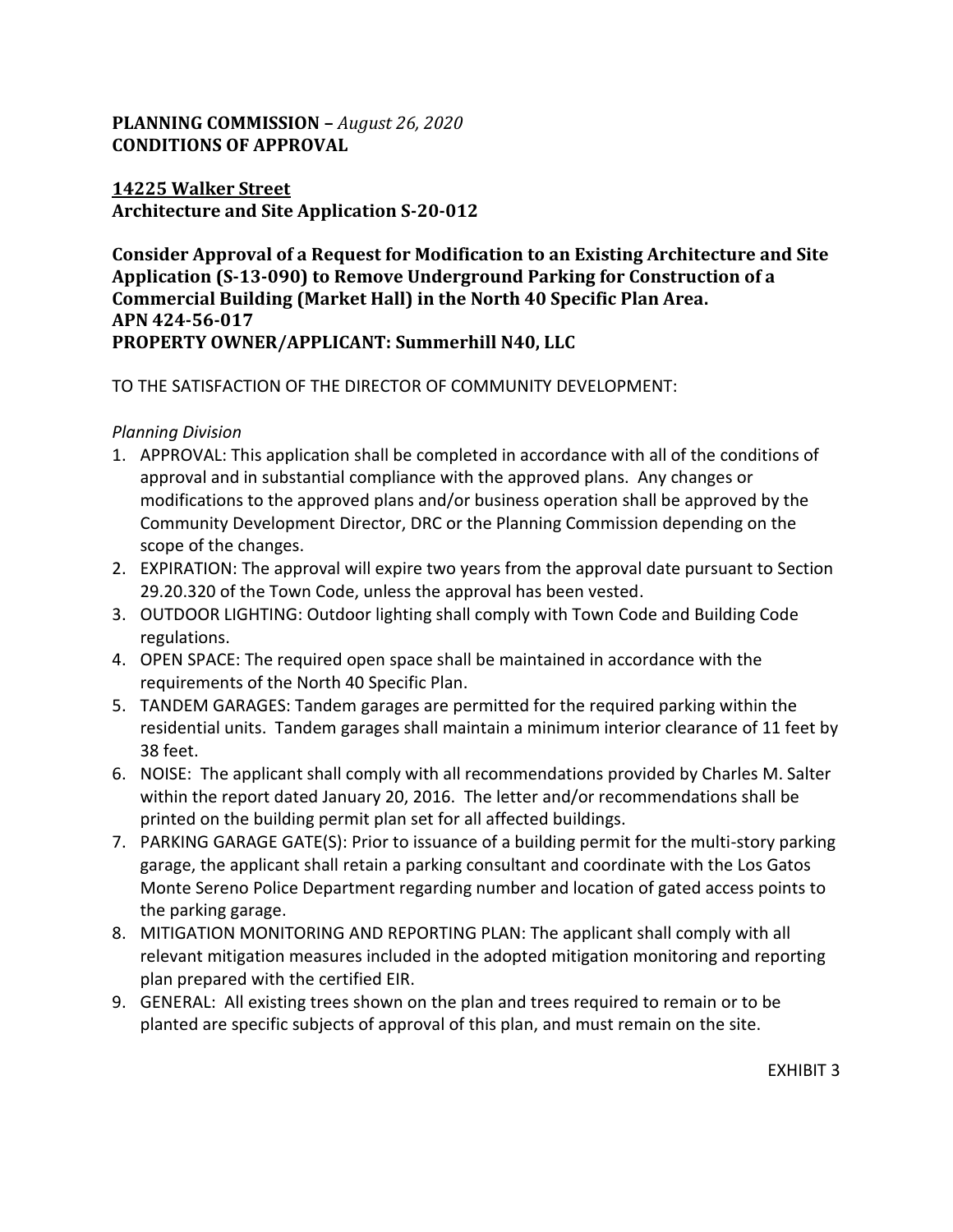- 10. TOWN INDEMNITY: Applicants are notified that Town Code Section 1.10.115 requires that any applicant who receives a permit or entitlement from the Town shall defend, indemnify, and hold harmless the Town and its officials in any action brought by a third party to overturn, set aside, or void the permit or entitlement. This requirement is a condition of approval of all such permits and entitlements whether or not expressly set forth in the approval and may be secured to the satisfaction of the Town Attorney.
- 11. COMPLIANCE MEMORANDUM: A memorandum shall be prepared and submitted with the building plans detailing how the Conditions of Approval will be addressed.

## *Building Division*

- 12. PERMITS REQUIRED: A separate Building Permit shall be required for each new commercial building and a separate Building Permit will be required for the residential portion.
- 13. APPLICABLE CODES: The current codes, as amended and adopted by the Town of Los Gatos as of January 1, 2017, are the 2016 California Building Standards Code, California Code of Regulations Title 24, Parts 1-12.
- 14. CONDITIONS OF APPROVAL: The Conditions of Approval must be blue-lined in full on the cover sheet of the construction plans. A Compliance Memorandum shall be prepared and submitted with the building permit application detailing how the Conditions of Approval will be addressed.
- 15. BUILDING AND SUITE NUMBERS: Submit requests for new building addresses to the Building Division prior to submitting for the building permit application process.
- 16. SIZE OF PLANS: Submit four sets of construction plans, minimum size 24" x 36", maximum size 30" x 42".
- 17. AIR QUALITY: To limit the project's construction-related dust and criteria pollutant emissions, the following the Bay Area Air Quality Management District (BAAQMD) recommended basic construction measures shall be included in the project's grading plan, building plans, and contract specifications:
	- a. Idling times shall be minimized either by shutting equipment off when not in use or reducing the maximum idling time to 2 minutes. Clear signage shall be provided for construction workers at all access points.
	- b. All construction equipment shall be maintained and properly tuned in accordance with manufacturer's specifications. All equipment shall be checked by a certified visible emissions evaluator. All non-road diesel construction equipment shall at a minimum meet Tier 3 emission standards listed in the Code of Federal Regulations Title 40, Part 89, Subpart B, §89.112.
	- c. Developer shall designate an on-site field supervisor to provide written notification of construction schedule to adjacent residential property owners and tenants at least one week prior to commencement of demolition and one week prior to commencement of grading with a request that all windows remain closed during demolition, site grading, excavation, and building construction activities in order to minimize exposure to NOx and PM10. The on-site field supervisor shall monitor construction emission levels within five feet of the property line of the adjacent residences for NOx and PM10 using the appropriate air quality and/or particulate monitor.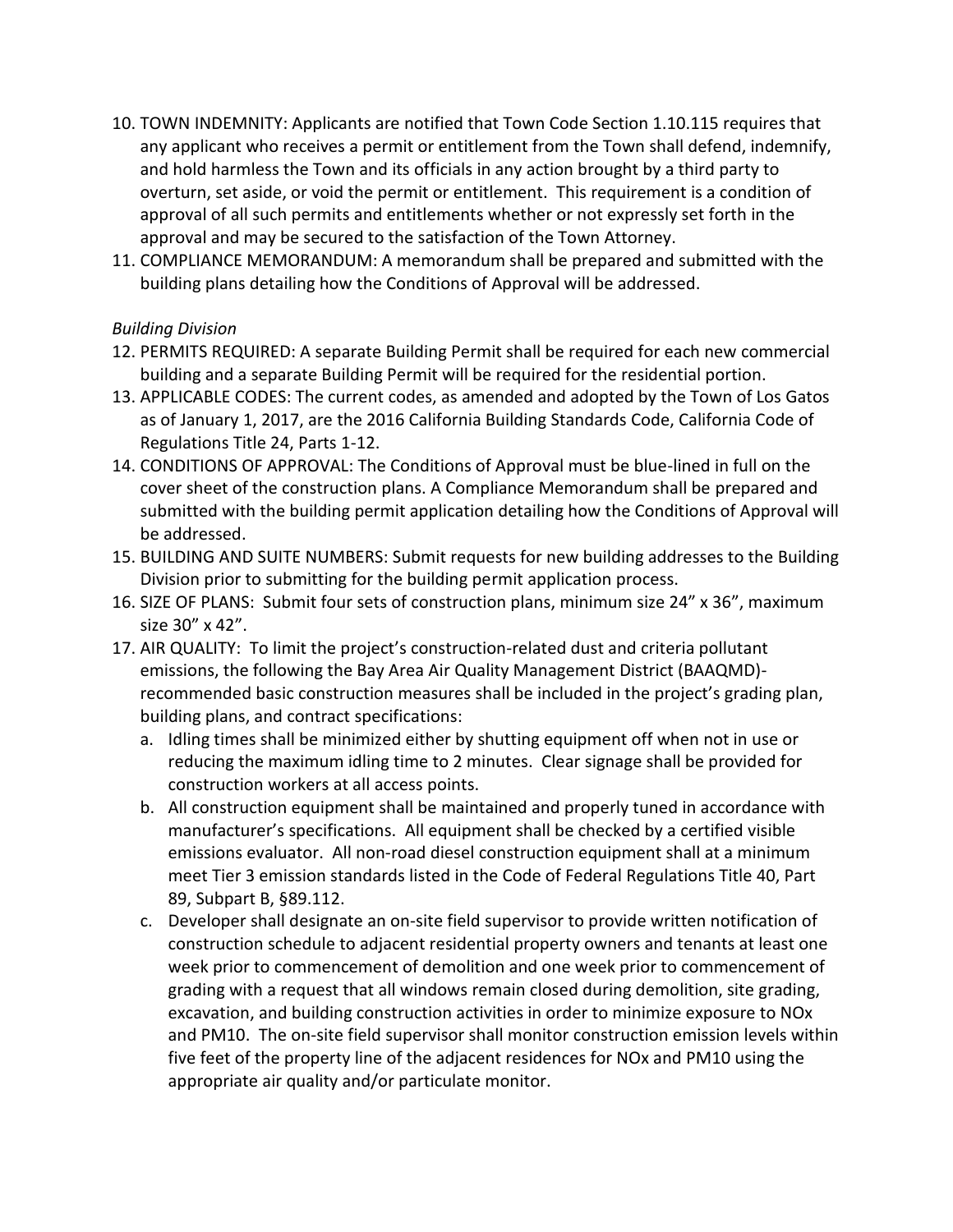- 18. SOILS REPORT: A Soils Report, prepared to the satisfaction of the Building Official, containing foundation and retaining wall design recommendations, shall be submitted with the Building Permit Application. This report shall be prepared by a licensed Civil Engineer specializing in soils mechanics.
- 19. SHORING: Shoring plans and calculations will be required for all excavations which exceed five (5) feet in depth or which remove lateral support from any existing building, adjacent property, or the public right-of-way. Shoring plans and calculations shall be prepared by a California licensed engineer and shall confirm to the Cal/OSHA regulations.
- 20. FOUNDATION INSPECTIONS: A pad certificate prepared by a licensed civil engineer or land surveyor shall be submitted to the project Building Inspector at foundation inspection. This certificate shall certify compliance with the recommendations as specified in the Soils Report, and that the building pad elevations and on-site retaining wall locations and elevations have been prepared according to the approved plans. Horizontal and vertical controls shall be set and certified by a licensed surveyor or registered Civil Engineer for the following items:
	- a. Building pad elevation
	- b. Finish floor elevation
	- c. Foundation corner locations
	- d. Retaining wall(s) locations and elevations
- 21. TITLE 24 ENERGY COMPLIANCE: All required California Title 24 Energy Compliance Forms must be blue-lined (sticky-backed), i.e. directly printed, onto a plan sheet.
- 22. SITE ACCESSIBILITY: At least one accessible route within the boundary of the site shall be provided from public transportation stops, accessible parking and accessible passenger loading zones and public streets or sidewalks to the accessible building entrance that they serve. The accessible route shall, to the maximum extent feasible, coincide with the route for the general public. At least one accessible route shall connect all accessible buildings, facilities, elements and spaces that are on the same site.
- 23. ACCESSIBLE PARKING: The parking lots, as well as the parking structure, where parking is provided for the public as clients, guests or employees, shall provide handicap accessible parking. Accessible parking spaces serving a particular building shall be located on the shortest accessible route of travel from adjacent parking to an accessible entrance. In buildings with multiple accessible entrances with adjacent parking, accessible parking spaces shall be dispersed and located closest to the accessible entrances.
- 24. BACKWATER VALVE: The scope of this project may require the installation of a sanitary sewer backwater valve per Town Ordinance 6.50.025. Please provide information on the plans if a backwater valve is required and the location of the installation. The Town of Los Gatos Ordinance and West Valley Sanitation District (WVSD) requires backwater valves on drainage piping serving fixtures that have flood level rims less than 12 inches above the elevation of the next upstream manhole.
- 25. HAZARDOUS FIRE ZONE: All projects in the Town of Los Gatos require Class A roof assemblies.
- 26. SPECIAL INSPECTIONS: When a special inspection is required by CBC Section 1704, the Architect or Engineer of Record shall prepare an inspection program that shall be submitted to the Building Official for approval prior to issuance of the Building Permit. The Town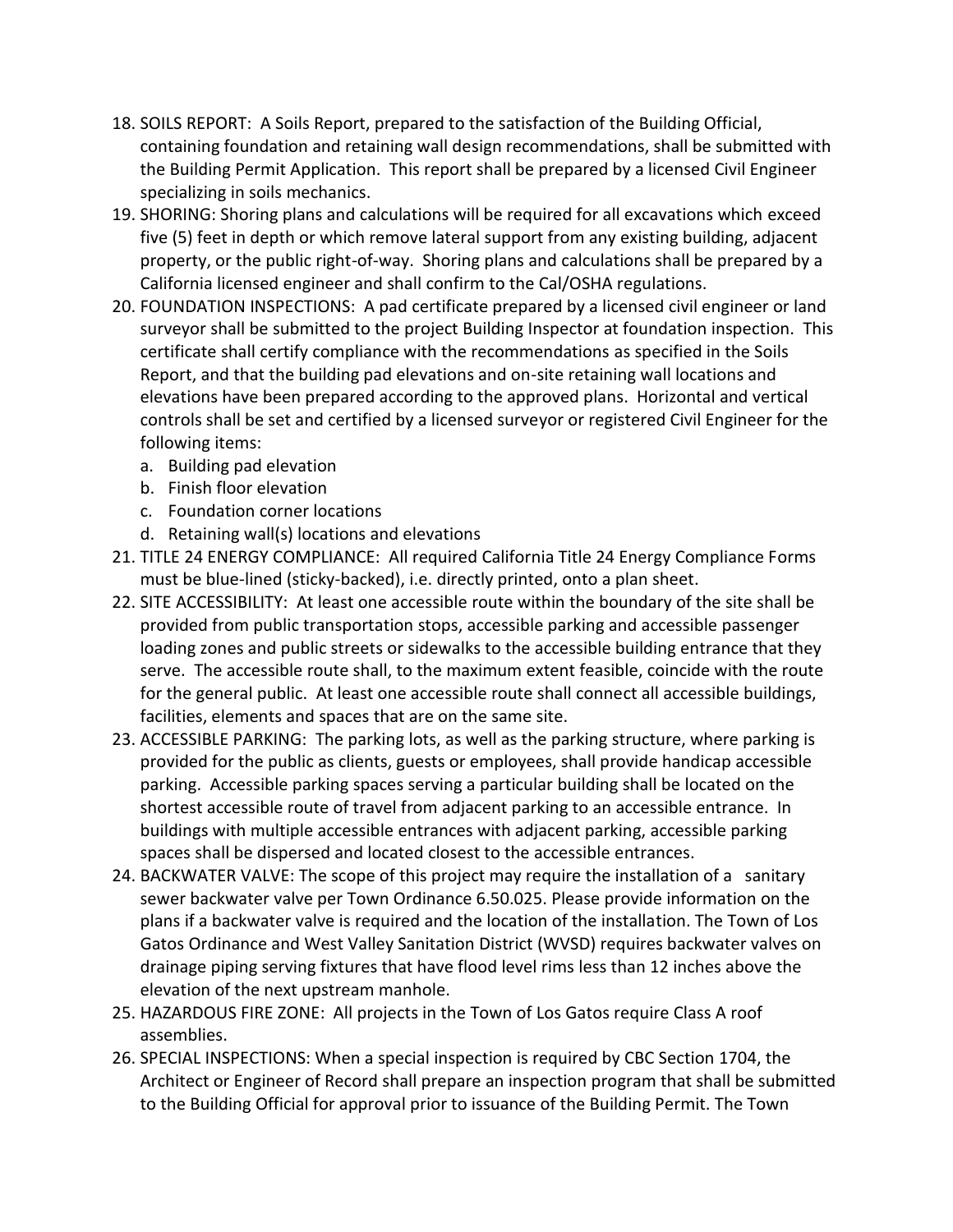Special Inspection form must be completely filled-out and signed by all requested parties prior to permit issuance. Special Inspection forms are available from the Building Division Service Counter or online at [www.losgatosca.gov/building.](http://www.losgatosca.gov/building)

- 27. BLUE PRINT FOR A CLEAN BAY SHEET: The Town standard Santa Clara Valley Nonpoint Source Pollution Control Program Sheet (page size same as submitted drawings) shall be part of the plan submittal as the second page. The specification sheet is available at the Building Division Service Counter for a fee of \$2 or at ARC Blue Print for a fee or online at [www.losgatosca.gov/building.](http://www.losgatosca.gov/building)
- 28. APPROVALS REQUIRED: The project requires the following departments and agencies approval before issuing a building permit:
	- a. Community Development Planning Division: (408) 354-6874
	- b. Engineering/Parks & Public Works Department: (408) 399-5771
	- c. Santa Clara County Fire Department: (408) 378-4010
	- d. West Valley Sanitation District: (408) 378-2407
	- e. Santa Clara County Environmental Health Department: (408) 918-3479
	- f. Bay Area Air Quality Management District
	- g. Local School District: The Town will forward the paperwork to the appropriate school district(s) for processing. A copy of the paid receipt is required prior to permit issuance.

TO THE SATISFACTION OF THE DIRECTOR OF PARKS & PUBLIC WORKS:

# *Engineering Division*

- 29. APPROVAL: This application shall be completed in accordance with all the conditions of approval listed below and in substantial compliance with the latest reviewed and approved development plans. Any changes or modifications to the approved plans or conditions of approvals shall be approved by the Town Engineer.
- 30. PRIOR APPROVALS: All conditions per prior approvals (including Resolution 2017-045, etc.) shall be deemed in full force and affect for this approval.
- 31. DESIGN CHANGES: Any proposed changes to the approved plans shall be subject to the approval of the Town prior to the commencement of any and all altered work. The Owner, Applicant and/or Developer's project engineer shall notify, in writing, the Town Engineer at least seventy-two (72) hours in advance of all the proposed changes. Any approved changes shall be incorporated into the final "as-built" plans.
- 32. PLANS AND STUDIES: All required plans and studies shall be prepared by a Registered Professional Engineer in the State of California and submitted to the Town Engineer for review and approval. Additionally, any studies imposed by the Planning Commission or Town Council shall be funded by the Owner, Applicant and/or Developer.

TO THE SATISFACTION OF THE SANTA CLARA COUNTY FIRE DEPARTMENT:

33. REQUIRED FIRE DEPARTMENT ACCESS: Compliance with the following is required; CFC Sec. 503, 504, 506, 509 and Santa Clara County Fire Department Standard Detail and Specification A-1. Minimum required roadway width is 20 feet. Note specifically the requirements for a minimum 26-foot wide roadway serving buildings more than 30 feet in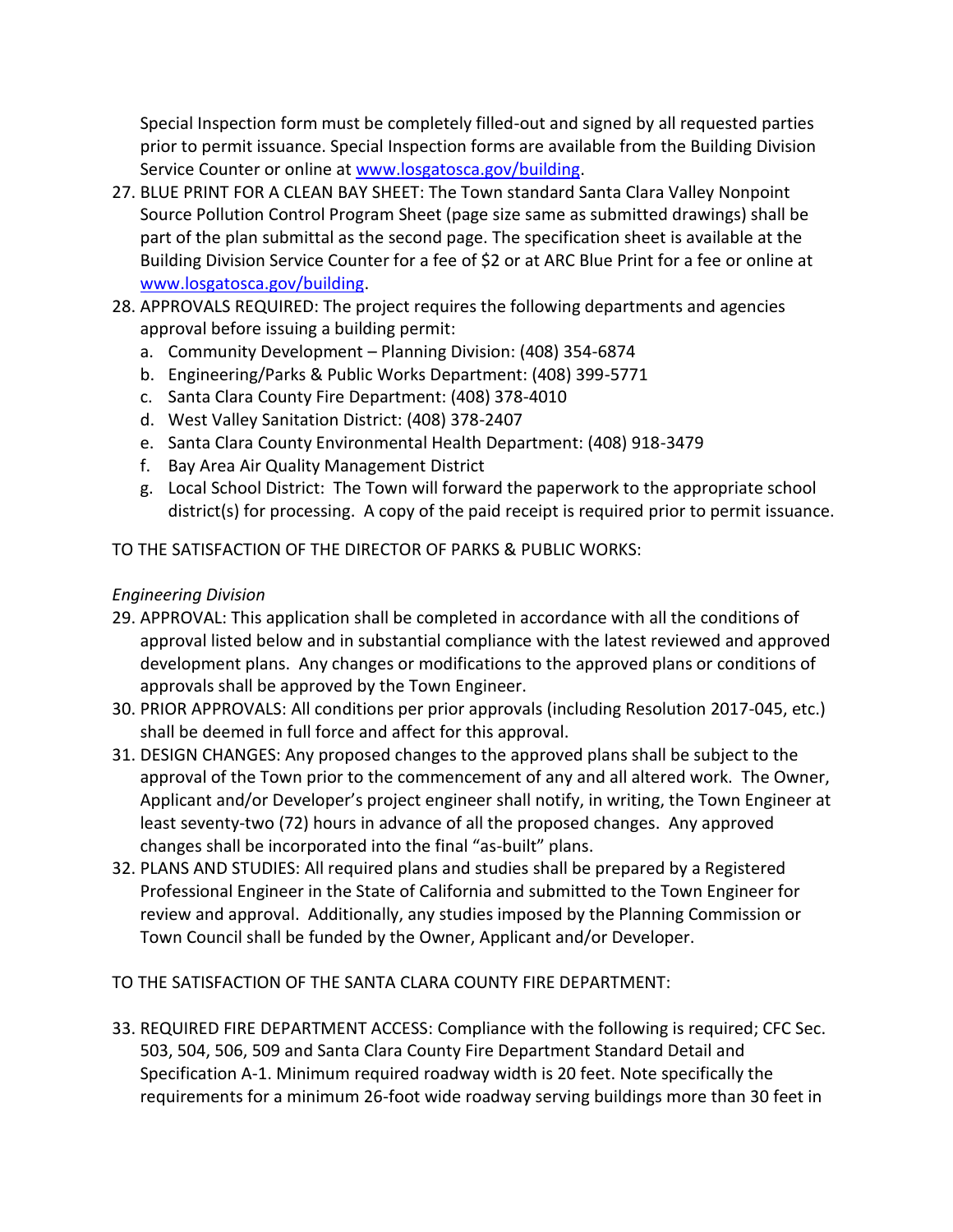height from the lowest level of Fire Department Access. No parking is allowed within these minimum required widths. Minimum vertical clearance is 13'6". REVISION 11/18/2015 Plans provided to this office show access as required.

- 34. FIRE SPRINKLERS REQUIRED: System requirements will vary depending upon the occupancy classification and projected use of each structure. It appears that the largest single structure will be a commercial multistory structure of 18,000 square feet. Applicants are advised to consult with the San Jose Water Company to determine what existing and proposed infrastructure will be required to meet the anticipated demand. CFC Chapter 9 and CRC Section 313 as adopted and amended by LGTC.
- 35. WATER SUPPLY REQUIREMENTS: Potable water supplies shall be protected from contamination caused by fire protection water supplies. It is the responsibility of the applicant and any contractors and subcontractors to contact the water purveyor supplying the site of such project, and to comply with the requirements of that purveyor. Such requirements shall be incorporated into the design of any water-based fire protection systems, and/or fire suppression water supply systems or storage containers that may be physically connected in any manner to an appliance capable of causing contamination of the potable water supply of the purveyor of record. Final approval of the system(s) under consideration will not be granted by this office until compliance with the requirements of the water purveyor of record are documented by that purveyor as having been met by the applicant(s). 2016 CFC Sec. 903.3.5 and Health and Safety Code 13114.7
- 36. PUBLIC FIRE HYDRANT(S) REQUIRED: Provide public fire hydrant(s) at location(s) to be determined jointly by the Fire Department and San Jose Water Company. Maximum hydrant spacing shall be determined by the currently adopted edition of the California Fire Code, with a minimum single hydrant flow of 1,500 GPM at 20 psi, residual. Fire hydrants shall be provided along required fire apparatus access roads and adjacent public streets. CFC Section 507, and Appendix B, Table B 105.1 and Appendix C.
- 37. HOSE VALVES/STANDPIPES REQUIRED: Hose valves/standpipes shall be installed as per the 2010 CFC Section 905, or where emergency access has been deemed minimal, shall be equipped with standpipes designed per NFPA Standard #14 and be equipped with 2-1/2" inch hose valves, located within the stair enclosure(s). Note specifically, within parking structure(s) at stairwells and on any proposed podium within certain courtyard areas.
- 38. FIRE APPARATUS (LADDER TRUCK) ACCESS ROADS REQUIRED: Provide access roadways with a paved all weather surface and a minimum unobstructed width of a minimum 26 feet, vertical clearance of 13 feet, 6 inches, minimum circulating turning radius of 60 feet outside and 31 feet inside, a maximum slope of 10 percent and vehicle loading of 75,000 pounds. CFC Section 503 and SCCFC SD&S A-1.
- 39. PARKING ALONG ROADWAYS: The required width of fire access roadways shall not be obstructed in any manner and, parking shall not be allowed along roadways less than 28 feet in width. Parking may be permitted along one side of roadways 28-35 feet in width. For roadways equal to or greater than 36 feet, parking will be allowed on both sides of the roadway. Roadway widths shall be measured curb face to curb face, with parking space based on an 8-foot width. CFC Section 503.
- 40. GROUND LADDER ACCESS: Ground-ladder rescue from second and third floor sleeping rooms shall be made possible for fire department operations. With the climbing angle of